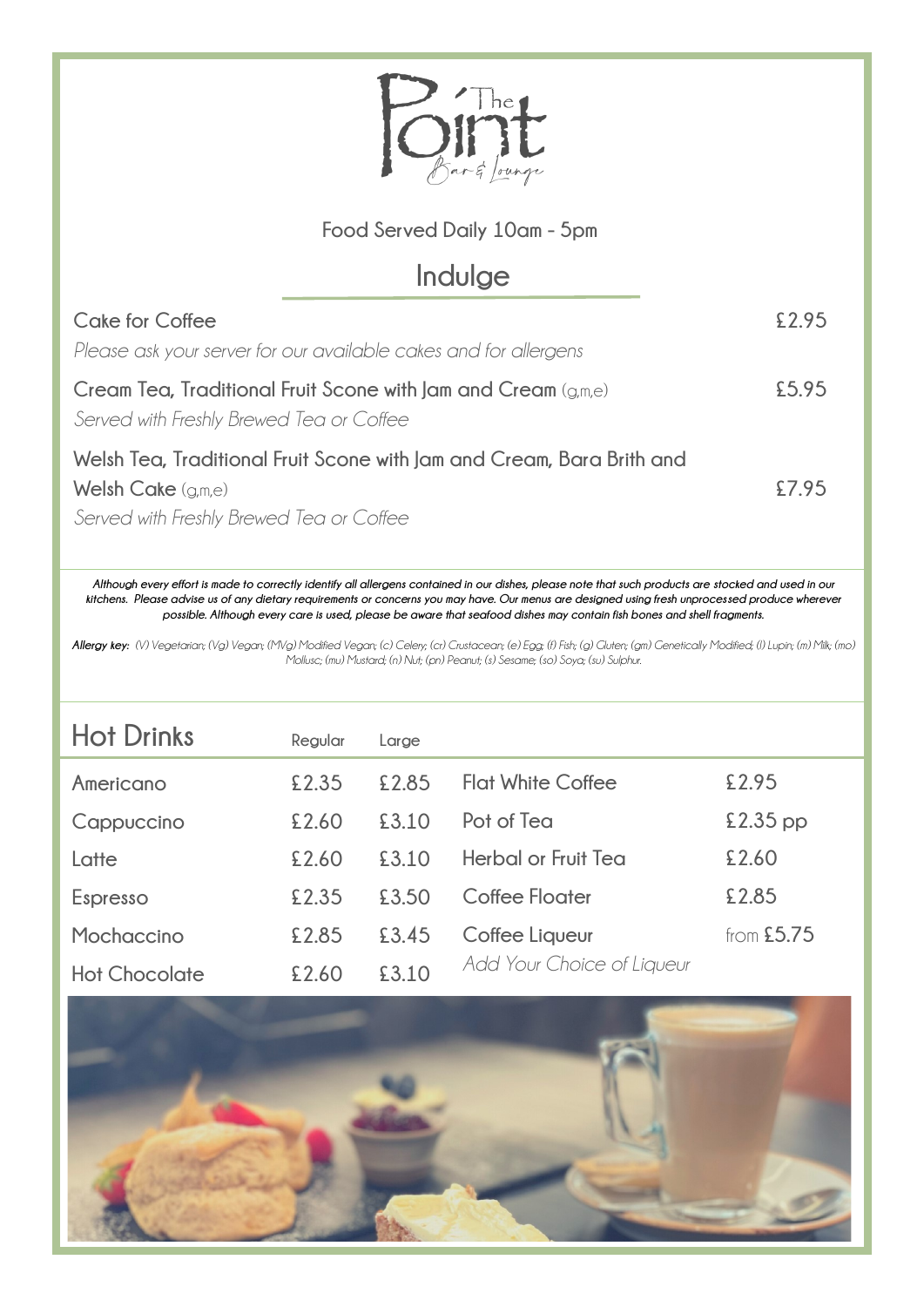| Served Daily 12pm - 9pm (unless stated otherwise)                                                                                                                                                                                       |                  |                  |
|-----------------------------------------------------------------------------------------------------------------------------------------------------------------------------------------------------------------------------------------|------------------|------------------|
| While You Wait                                                                                                                                                                                                                          |                  |                  |
| (Vg) Mixed Olives                                                                                                                                                                                                                       |                  | £4.25            |
| $(V)$ & $(MVg)$ Selection of Breads with Balsamic and Butter $(m,su, g)$                                                                                                                                                                |                  | £4.25            |
| (V) Sundried Tomatoes & Mozzarella (m)                                                                                                                                                                                                  |                  | £4.25            |
| Something Light                                                                                                                                                                                                                         |                  |                  |
| $(V)$ & $(MVg)$ Chef's Soup<br>Please enquire with your server for today's special and allergens.<br>Served with Rosemary Focaccia                                                                                                      |                  | £5.95            |
| Classic Sandwich (available 12 - 5pm)<br>Ham & Mustard (g,mu,e,su,m) or (V) Cheese & Chutney (g,mu,e,su,m) or Smoked Salmon and Dill<br><b>Crema</b> (f,g,mu,e,su,m); on either a white or brown Bloomer, with Salad Garnish and Crisps |                  | £7.95            |
| $(V)$ & $(MVg)$ Antipasti Platter $(g,m,s,gm,so)$<br>Toasted Focaccia, Cured Meats, Olives, Fresh Mozzarella,<br>Sundried Tomatoes, Peppadews, Pesto and Red Pepper Hummus                                                              | For $1$<br>For 2 | £10.95<br>£15.95 |
| Home Cut Chips or Fries                                                                                                                                                                                                                 |                  | £3.00            |
| <b>Garlic Flatbread</b>                                                                                                                                                                                                                 |                  | £3.50            |
| <b>Cheesy Garlic Flatbread</b>                                                                                                                                                                                                          |                  | £4.25            |
| Pizzas                                                                                                                                                                                                                                  |                  |                  |
| (available 12 - 9pm Monday - Saturday and 6 - 9pm on Sunday)                                                                                                                                                                            |                  |                  |
| Mare e Monti $(g,m,cr,mo)$<br>Prawns, Mussels, Calamari, Baby Squid, Garlic, Parmesan, Parsley                                                                                                                                          |                  | £12.95           |
| (V) Spinach Di Capri (g,m,su)<br>Goat's Cheese, Red Onion, Caramelised Red Onion, Wilted Spinach, Garlic                                                                                                                                |                  | £11.95           |
| American $(g,m)$<br>Pepperoni, Tomato, Cheese                                                                                                                                                                                           |                  | £10.95           |
| Pollo De Forza $\bigcup$ (g,m,so,gm)<br>Chicken, Sweet Peppadews, Red Onion, Cajun Spice, Garlic                                                                                                                                        |                  | £12.25           |
| <b>Calabrian </b> $\mathcal{L}$ (g,m,so,gm,su)<br>Chorizo, Roasted Red Peppers, Hot Nduja Sausage, Rocket, Pesto, Parmesan, Fresh Mozzarella                                                                                            |                  | £12.95           |

 $\beta$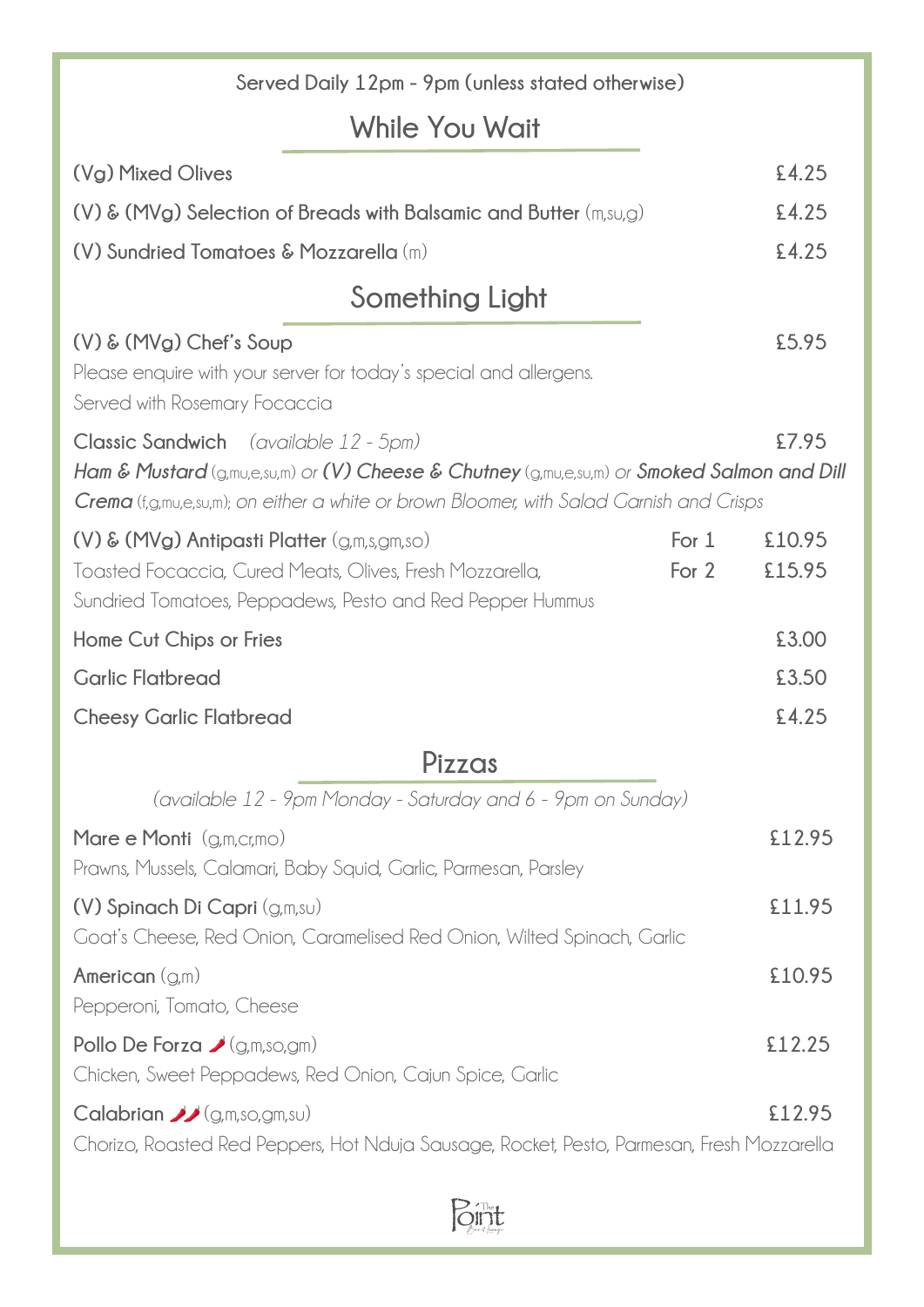| <b>Red Wines</b>                                       |                                                                                                                                                                                                                                               | 125ml | 175ml | 250ml | <b>Bottle</b> |
|--------------------------------------------------------|-----------------------------------------------------------------------------------------------------------------------------------------------------------------------------------------------------------------------------------------------|-------|-------|-------|---------------|
| <b>Bin 1.</b>                                          | Garnacha, Spain, Gran Tesoro<br>Juicy bramble, cherry fruit and fresh redcurrants dominate this generous, easy drinking wine. Supple tannins are<br>balanced by good acidity and blackberry notes, with a hint of liquorice and black pepper. | £3.95 | £5.25 | £6.70 | £19.95        |
| <b>Bin 2.</b>                                          | Syrah, France, La Cour Des Dames<br>A deep red win with nuances of purple. Aromas of blueberry, blackberries and a key oak finish.                                                                                                            | £4.25 | £5.50 | £7.10 | £20.95        |
| <b>Bin 3.</b>                                          | Merlot, Chile, Petirrojo Reserva<br>Fresh red fruit aromas of strawberries and raspberries with a subtle note of vanilla and toasted oak.                                                                                                     | £4.25 | £5.50 | £7.10 | £20.95        |
| <b>Bin 4.</b>                                          | Rioja Tempranillo, Spain, Solar Viejo<br>Intense ruby red with notable violet flashes. Flavours of strawberry and raspberry.                                                                                                                  | £4.45 | £5.95 | £7.75 | £22.95        |
| <b>Bin 5.</b>                                          | Malbec, Argentina, Acordeon Tupungato<br>A full rich red wine with notes of redcurrants, raspberry and blackberries, great with Lamb or Risotto.                                                                                              |       |       |       | £26.95        |
| Bin 6.                                                 | Pinot Noir, France, Ropiteau Bourgogne<br>A bright cherry red wine with bold red berry flavours and a touch of oak.                                                                                                                           |       |       |       | £33.95        |
| <b>Bin 7.</b>                                          | Barolo, Italy, Contea Di Castiglione<br>A classic Barolo pale tawny in colour with aromas of nuts and red fruits with a dry finish.                                                                                                           |       |       |       | £37.95        |
|                                                        |                                                                                                                                                                                                                                               |       |       |       |               |
| <b>White Wines</b>                                     |                                                                                                                                                                                                                                               | 125ml | 175ml | 250ml | <b>Bottle</b> |
| Bin 11.                                                | Viura, Spain, Gran Tesoro<br>Fresh, light savoury nose of ripe peach, lemon and fennel. Peach and cashew nut characters are matched by<br>a broad, textural palate and clean, fruity finish.                                                  | £3.95 | £5.25 | £6.75 | £19.95        |
| Bin 12.                                                | Pinot Grigio, Italy, Principato<br>Pale straw yellow colour. Shows delicate, floral and fruity aromas on the nose. Crisp and fresh on the palate<br>with a juicy citrus character and a hint of nuttiness.                                    | £4.25 | £5.50 | £7.10 | £20.95        |
| Bin 14.                                                | Sauvignon Blanc, Chile, Petirrojo<br>Notes of grapefruit, white peaches, and fresh lemon grass. The aromas carry through the long crisp finish.<br>Pair with salads, fish, shell fish, or chicken.                                            | £4.25 | £5.50 | £7.10 | £20.95        |
| <b>Bin 15.</b><br>Full and well balanced on the mouth. | Chardonnay, France, Lodez<br>Rich colour with deep golden highlights. Elegant, delicate and complex on the nose.                                                                                                                              | £4.25 | £5.50 | £7.10 | £20.95        |
| Bin 16.                                                | Chenin Blanc, South Africa, Boschendal Pavillion<br>Un-Oaked, fruit led style, tropical & citrus fruit flavours with a fresh zingy finish.                                                                                                    |       |       |       | £22.95        |
| Bin 17.                                                | Marlborough Sauvignon Blanc, New Zealand, Waipara Hills<br>Aromas of guava, melon, nettles, snow peas and crushed stone with fresh citrus, grapefruit, and a touch of<br>pineapple on the first sip. Lovely weight and clean finish.          |       |       |       | £25.95        |
| Bin 18.                                                | Sancerre, France, Langlois Chateau<br>Light yellow in colour with green reflections. Hints of white and citrus fruits.                                                                                                                        |       |       |       | £34.95        |
| Bin 19.<br>lasting and a harmonious finish.            | Chablis, France, 1Er Cru Josselin<br>Intense and elegant, fruity with notes of almond on the nose. The mouth shows a perfect balance with a long                                                                                              |       |       |       | £37.95        |

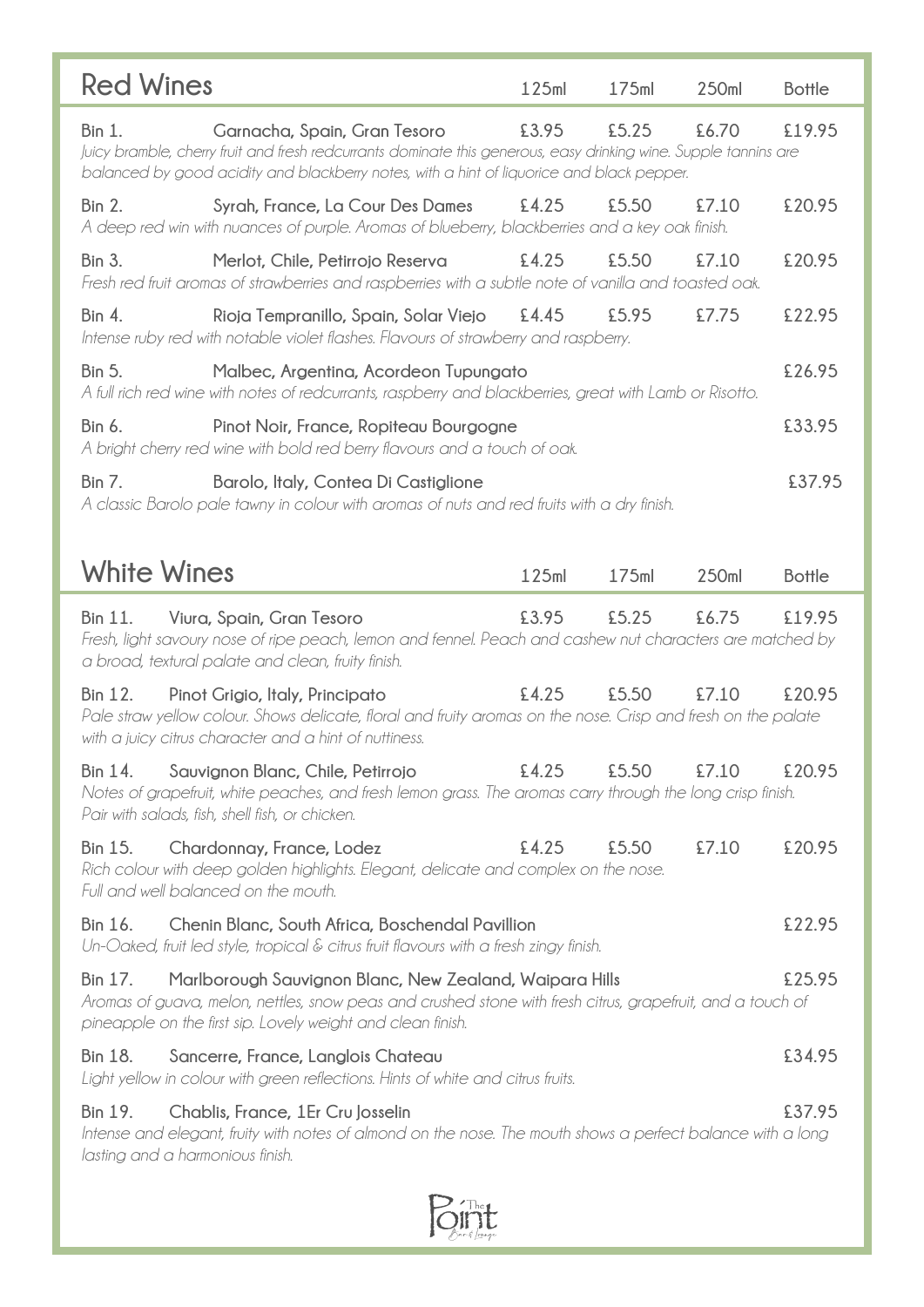| Rosé Wines                                                                                                                                                                                                                                                                                                                                                                              |       | 125ml                      | 175ml | 250ml | <b>Bottle</b> |
|-----------------------------------------------------------------------------------------------------------------------------------------------------------------------------------------------------------------------------------------------------------------------------------------------------------------------------------------------------------------------------------------|-------|----------------------------|-------|-------|---------------|
| White Zinfandel, California, Winston Hill Rosé £4.35<br><b>Bin 20.</b><br>An easy drinking style of rosé, light and fruity with sweet red berry fruit flavours                                                                                                                                                                                                                          |       |                            | £5.75 | £7.50 | £21.95        |
| Grenache, France, La Promenade Cote De Provence<br><b>Bin 21.</b><br>It's a captivating, pale salmon pink with delicate red fruit aromas, lovely ripe flavours and a dry refreshing<br>character. Serve chilled throughout the year with ocean fresh favourites such as crab or lobster, pan seared<br>tuna or grilled king prawns.                                                     |       |                            |       |       | £27.95        |
| Sparkling                                                                                                                                                                                                                                                                                                                                                                               |       |                            |       | 125ml | <b>Bottle</b> |
| <b>Bin 25.</b><br>Chio Pinot Spumante Rosé<br>A refreshing sparkling wine from Italy. It has delicate aromas of strawberries and raspberries and a creamy<br>palate great with light nibbles or starters.                                                                                                                                                                               |       |                            |       |       | £27.95        |
| <b>Bin 26.</b><br>Prosecco, Italy, Contesa Guila DOC<br>Hints of apple and peach on the nose, with a light and delicate palate and citrus notes.                                                                                                                                                                                                                                        |       |                            |       | £6.00 | £27.95        |
| <b>Bin 27.</b><br>Ayala Brut Majeur, France<br>One of the original 25 grand marque champagne houses, Ayala Brut is light gold in colour with abundant and fine<br>bubbles. On the nose, open and expressive. Delicate, unveiling notes of citrus, flowers and white fruits. Light gold in<br>colour with abundant and fine bubbles. Precise, fruity and characterised by a long finish. |       |                            |       |       | £64.95        |
| <b>Bin 28.</b><br><b>Bollinger NV, France</b><br>A golden colour, distinctive of black grape varieties with a beautiful aromatic complexity, ripe fruit and spicy<br>aromas. Hints of apple and pear compote.                                                                                                                                                                           |       |                            |       |       | £84.95        |
| <b>Aperitifs &amp; Digestifs</b>                                                                                                                                                                                                                                                                                                                                                        |       |                            |       |       |               |
| Sherry<br>Harvey's Bristol Cream, Amontillado or Fino                                                                                                                                                                                                                                                                                                                                   | £3.15 | <b>Gimlet</b><br>Gin, Lime |       |       | £7.00         |
| Vermouth<br>Rosso, Bianco or Extra Dry                                                                                                                                                                                                                                                                                                                                                  | £3.05 | Limoncello                 |       |       | £3.50         |
| Prosecco<br>Dry, Italian Sparkling Wine                                                                                                                                                                                                                                                                                                                                                 | £6.00 | <b>Martell VS</b>          |       |       | £3.95         |
| Negroni<br>Gin, Vermouth & Campari                                                                                                                                                                                                                                                                                                                                                      | £7.95 | Martell XO                 |       |       | £19.95        |
| <b>Aperol Spritz</b><br>Aperol, Prosecco and Soda                                                                                                                                                                                                                                                                                                                                       | £7.50 | Courvoisier VS             |       |       | £4.10         |
|                                                                                                                                                                                                                                                                                                                                                                                         |       | Hennessey XO               |       |       | £19.95        |

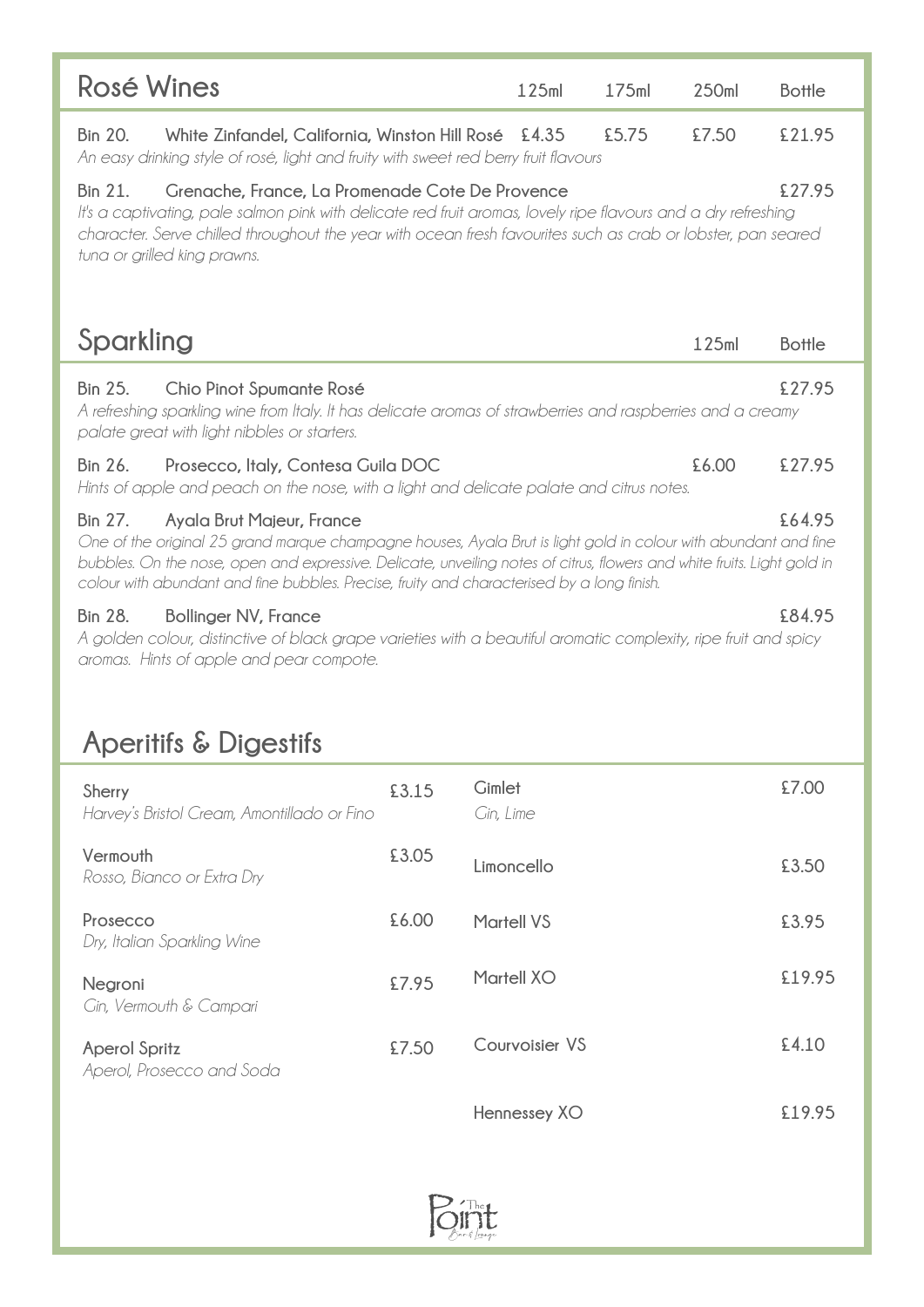## **Cocktail Menu**

| Cardigan Bay Cooler<br>Brecon Vodka, Lemon Juice, Gomme Syrup, Raspberry Puree, Crème De Cassis, Raspberries, Prosecco   | £8.85     |
|--------------------------------------------------------------------------------------------------------------------------|-----------|
| Mojito<br>Bacardi White Rum, Lime Juice, Gomme Syrup, Mint Leaves, Soda                                                  | £7.85     |
| <b>Passion Fruit Moiito</b><br>Bacardi White Rum, Passoa, Passionfruit Puree, Lime Juice, Gomme Syrup, Mint Leaves, Soda | £8.85     |
| <b>Carreg Martini</b><br>Smirnoff Vodka, Passoa, Passionfruit Puree, Vanilla Syrup, with a shot of Prosecco              | £8.85     |
| <b>Tom Collins</b><br>Gin, Lemon Juice, Gomme Syrup, Soda                                                                | £8.55     |
| <b>Espresso Martini</b><br>Smirnoff Vodka, Tia Maria, Espresso, Gomme Syrup                                              | £8.85     |
| Margarita<br>Tequila, Cointreau, Lime Juice                                                                              | £8.55     |
| <b>Amaretto Sour</b><br>Disaronno, Sour Mix, Gomme Syrup, Cherry Bitters, Egg White                                      | £8.55     |
| Rhubarb & Elderflower Gin Sour<br>Hendricks Gin, Elderflower Liqueur, Sour Mix, Rhubarb Syrup, Egg White                 | £8.55     |
| Cosmopolitan<br>Vodka, Cointreau, Cranberry Juice, Lime Juice                                                            | £8.55     |
| <b>Bramble</b><br>Gin, Lemon Juice, Gomme Syrup, Cassis                                                                  | £8.55     |
| Old Fashioned<br>Makers Mark Bourbon, Angostura Bitters, Brown Sugar, Soda                                               | £8.95     |
| <b>Mocktail Menu</b>                                                                                                     | All £4.85 |
| Virgin Chocolate Espresso Martini<br>Espresso, Double Cream, Chocolate Syrup                                             |           |
| Virgin Classic Mojito                                                                                                    |           |

**Virgin Classic Mojito**  *Lime Juice, Gomme Syrup, Soda, Lime, Mint Leaf*

**Virgin Passion Fruit Mojito** *Lime Juice, Gomme Syrup, Passion Fruit Puree, Soda, Mint Leaf*

**Virgin Bramble** *Lemon Juice, Gomme Syrup, Soda, Cherry Syrup*

**Virgin Cardigan Bay Cooler** *Lemon Juice, Gomme Syrup, Raspberry Puree, Raspberries, Soda*

**Virgin Carreg Martini** *Vanilla Syrup, Passion Fruit Puree, Orange Juice*

**Virgin Raspberry Mojito** *Lime Juice, Gomme Syrup, Raspberry Puree, Cranberry Juice, Soda, Mint Leaf*

**Virgin Cosmopolitan** *Cranberry Juice, Orange Syrup, Lime Juice*

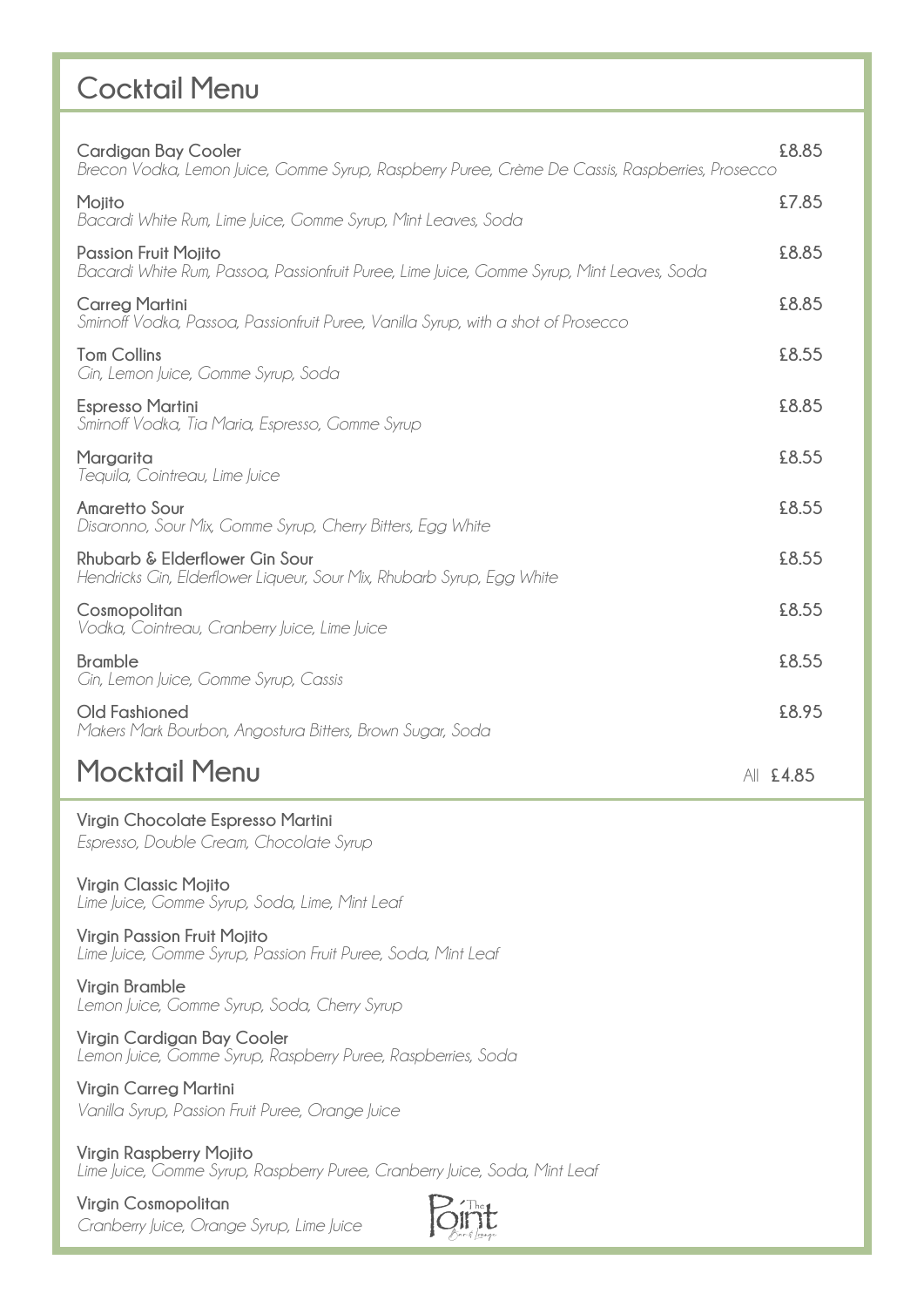| Beers, Ales & Ciders - Draught        |       |               |                    |       |       |               |
|---------------------------------------|-------|---------------|--------------------|-------|-------|---------------|
|                                       |       |               |                    |       |       |               |
|                                       | ABV % | Pint          | <b>Half Pint</b>   |       |       |               |
| Doom Bar                              | 4.0   | £4.20         | £2.10              |       |       |               |
| Guinness                              | 4.0   | £5.10         | £2.50              |       |       |               |
| Worthingtons                          | 3.6   | £4.35         | £2.10              |       |       |               |
| Carling                               | 4.0   | £4.35         | £2.10              |       |       |               |
| Staropramen                           | 5.2   | £5.35         | £2.65              |       |       |               |
| <b>Stowford Press</b>                 | 4.6   | £4.20         | £2.10              |       |       |               |
| Chieftain IPA                         | 5.5   | £5.30         | £2.65              |       |       |               |
| Peroni Nastro Azzurro                 | 5.1   | £5.75         | £2.95              |       |       |               |
| Beers, Ales & Ciders - Bottled        |       |               |                    |       |       |               |
|                                       | ABV % | <b>Bottle</b> |                    |       |       |               |
| Newcastle Brown Ale                   | 4.7   | £4.95         |                    |       |       |               |
| Mantle Brewery Welsh Pale Ale Moho    | 4.3   | £5.65         |                    |       |       |               |
| Mantle Brewery Cwrw Teifi Best Bitter | 4.5   | £5.65         |                    |       |       |               |
| Corona                                | 4.5   | £3.95         |                    |       |       |               |
| Coors Light                           | 4.2   | £3.85         |                    |       |       |               |
| Rekordelig                            | 4.5   | £4.75         |                    |       |       |               |
| <b>Orchard Gold</b>                   | 4.9   | £4.75         |                    |       |       |               |
| <b>Black Dragon</b>                   | 6.5   | £4.85         |                    |       |       |               |
| <b>Budweiser</b>                      | 5.0   | £3.85         |                    |       |       |               |
| <b>Becks Blue</b>                     | 0.0   | £3.50         |                    |       |       |               |
| Liqueurs & Aperitifs                  |       |               | <b>Soft Drinks</b> |       |       |               |
|                                       | ABV % | 25ml          |                    | Small | Large | <b>Bottle</b> |
|                                       |       | (unless other | Coca Cola          | £1.75 | £2.90 | £2.35         |
|                                       |       | -wise stated) | Diet Coca Cola     | £1.55 | £2.70 | £2.20         |
| Amontillado (50ml)                    | 17.5  | £3.05         | Coke Zero          | £1.55 | £2.70 | £2.20         |

| Amontillado (50ml)           | 17.5 | £3.05 |
|------------------------------|------|-------|
| Archers                      | 18.0 | £2.95 |
| Aperol                       | 11.0 | £2.95 |
| Baileys (50ml)               | 17.0 | £4.25 |
| Campari                      | 25.0 | £2.85 |
| Chambord                     | 16.5 | £3.50 |
| Cointreau                    | 40.0 | £3.05 |
| Da Mhile Orange 33           | 33.0 | £3.55 |
| Disarono                     | 28.0 | £3.15 |
| Drambuie                     | 40.0 | £3.65 |
| Harveys Bristol Cream (50ml) | 17.5 | £3.05 |
| Roc Port (50ml)              | 19.0 | £3.15 |
| lagermeister                 | 35.0 | £3.05 |
| Jose Cuervo Tequila          | 40.0 | £3.15 |
| La Chica Tequila             | 38.0 | £2.95 |
| Malibu                       | 21.0 | £2.95 |
| Martini Bianco/Extra         |      |       |
| Dry/Rosso(50ml)              | 15.0 | £3.05 |
| Midori                       | 20.0 | £2.85 |
| Passoa                       | 17.0 | £2.95 |
| Pernod                       | 40.0 | £3.15 |
| Pimms (50ml)                 | 25.0 | £3.55 |
| Sambuca Black / White        | 38.0 | £3.15 |
| <b>Tia Maria</b>             | 20.0 | £2.95 |

|                                                           | Small | Large | <b>Bottle</b> |
|-----------------------------------------------------------|-------|-------|---------------|
| Coca Cola                                                 | £1.75 | £2.90 | £2.35         |
| Diet Coca Cola                                            | £1.55 | £2.70 | £2.20         |
| Coke Zero                                                 | £1.55 | £2.70 | £2.20         |
| Lemonade                                                  | £1.75 | £2.90 |               |
| Fentimans 275ml Elderflower, Ginger Beer or Rose Lemonade |       |       | £3.20         |
| Schweppes Tonic / Light Tonic or Yuzu Tonic               |       |       | £1.95         |
| Fever Tree Tonic / Light Tonic or Yuzu Tonic              |       |       | £1.95         |
| 120                                                       |       |       | £2.90         |
| Ginger Ale                                                |       |       | £1.65         |
| Appletiser                                                |       |       | £3.00         |
| Red Bull (can)                                            |       |       | £3.40         |
| Fruit Shoot Apple, Blackcurrant or Orange                 |       |       | £2.30         |
| Orange Juice                                              |       |       | £1.90         |
| Frobisher Apple Juice                                     |       |       | £3.20         |
| Tomato luice                                              |       |       | £1.90         |
| Bitter Lemon                                              |       |       | £1.70         |
| Pineapple Juice                                           |       |       | £1.90         |
|                                                           |       |       |               |